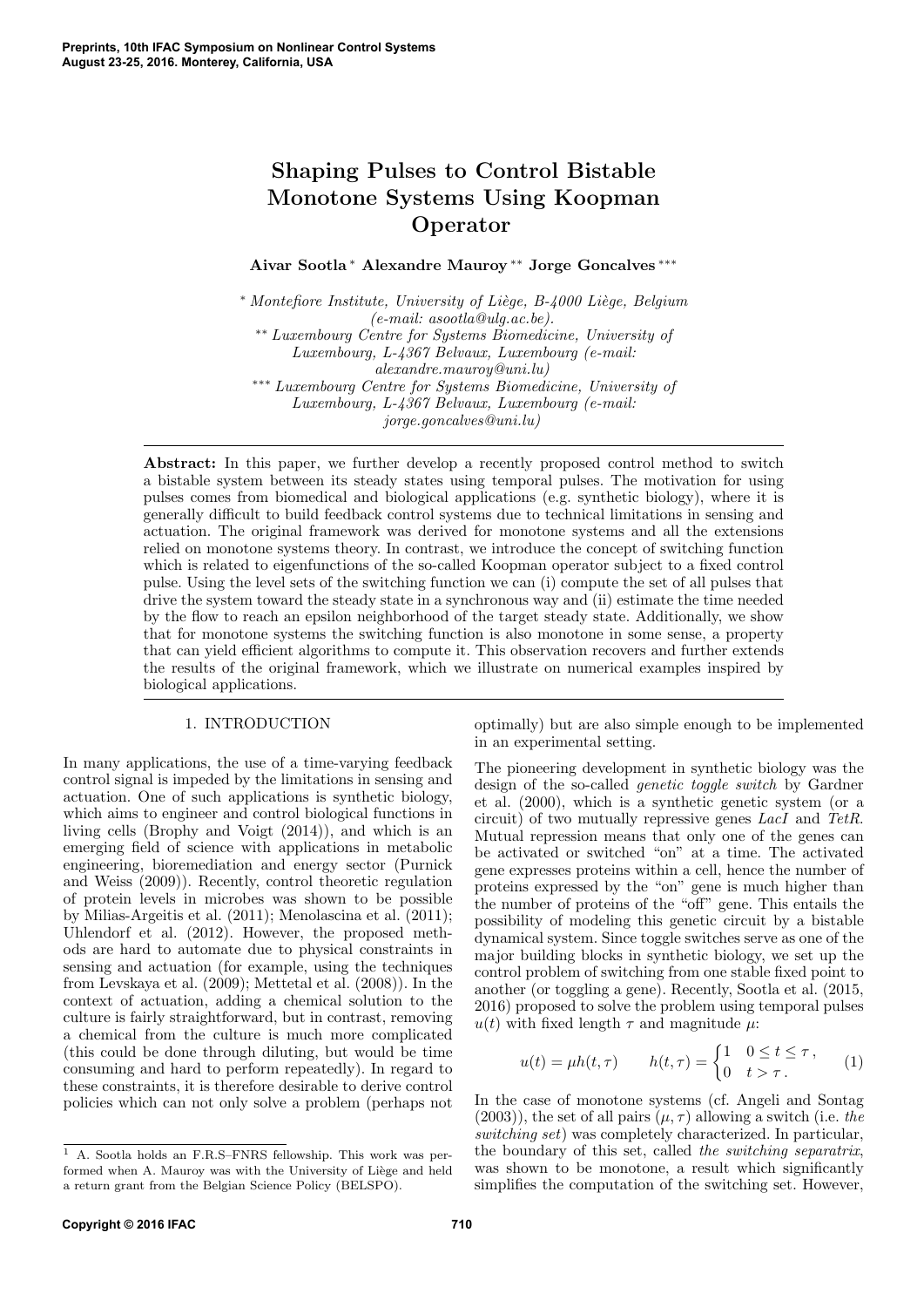the contributions of Sootla et al. (2016) provide only a binary answer (on whether a given control pulse switches the system or not), but do not characterize the time needed to converge to the steady state.

In this paper, we conduct a theoretical study which extends the results by Sootla et al. (2016) and provides a temporal characterization of the effects of switching pulses. To do so, we exploit the framework of the so-called Koopman operator (cf. Mezić  $(2005)$ ), which is a linear infinite dimensional representation of a nonlinear dynamical system. In particular, we use the spectral properties of the operator, focusing on the Koopman eigenfunctions (i.e. infinite dimensional eigenvectors of the operator). We first introduce the switching function, which we define as a function of  $\mu$  and  $\tau$  related to the dominant Koopman eigenfunction. Each level set of the switching function characterizes a set of pairs  $(\mu, \tau)$  describing control pulses that drive the system synchronously to the target fixed point. Hence, the switching function provides a temporal characterization of the controlled trajectories. The switching separatrix introduced by Sootla et al. (2016) is interpreted in this framework as a particular level set of the switching function. Furthermore, there is a direct relationship between the level sets of the switching function and the so-called isostables introduced in Mauroy et al. (2013).

Since the switching function is defined through a Koopman eigenfunction, it can be computed in the Koopman operator framework with numerical methods based on Laplace averages. These methods can be applied to a very general class of systems, but usually require extensive simulations. However, we show that the switching function of monotone systems is also monotone in some sense, so that its level sets can be computed in a very efficient manner by using the algorithm proposed in Sootla and Mauroy (2016b). The key to reducing the computational complexity is to exploit the properties of the Koopman eigenfunctions of a monotone system.

The main contribution of this paper is to provide a theoretical framework that relates the Koopman operator to control problems. We note, however, that the eigenfunctions of the Koopman operator can be estimated directly from the observed data using dynamic mode decomposition methods (cf. Tu et al. (2014)). Therefore our results could potentially be extended to a data-based setting, which would increase their applicability.

The rest of the paper is organized as follows. In Section 2, we cover some basics of monotone systems theory and Koopman operator theory. In Section 3, we review the shaping pulses framework from Sootla et al. (2016) and present the main results of this paper. We illustrate the theoretical results on examples in Section 4.

#### 2. PRELIMINARIES

Consider control systems in the following form

$$
\dot{x} = f(x, u), \quad x(0) = x_0,\tag{2}
$$

with  $f : \mathcal{D} \times \mathcal{U} \to \mathbb{R}^n$ ,  $u : \mathbb{R}_{\geq 0} \to \mathcal{U}$ , and where  $\mathcal{D} \subset \mathbb{R}^n$ ,  $\mathcal{U} \subset \mathbb{R}$  and u belongs to the space  $\mathcal{U}_{\infty}$  of Lebesgue measurable functions with values from  $U$ . We define the flow map  $\phi : \mathbb{R} \times \mathcal{D} \times \mathcal{U}_{\infty} \to \mathbb{R}^n$ , where  $\phi(t, x_0, u)$ is a solution to the system (2) with an initial condition

 $x_0$  and a control signal u. If  $u = 0$ , then we call the system (2) unforced. We denote the Jacobian matrix of  $f(x,0)$  as  $J(x)$ . If  $x^*$  is a fixed point of the unforced system, we assume that the eigenvectors of  $J(x^*)$  are linearly independent, for the sake of simplicity. We denote the eigenvalues of  $J(x^*)$  by  $\lambda_i$ .

Koopman Operator. Spectral properties of nonlinear dynamical systems can be described through an operatortheoretic framework that relies on the so-called Koopman operator  $L = f^T \nabla$ , which is an operator acting on the functions  $g : \mathbb{R}^n \to \mathbb{C}$  (also called observables). We limit our study of the Koopman operator to unforced systems (2) (that is, with  $u = 0$ ) on a basin of attraction  $\mathcal{B} \subset \mathbb{R}^n$  of a stable hyperbolic fixed point  $x^*$  (that is, the eigenvalues  $\lambda_j$  of the Jacobian matrix  $J(x^*)$  are such that  $\Re(\lambda_i) < 0$  for all j). In this case, the Koopman operator admits a point spectrum and the eigenvalues  $\lambda_i$ of the Jacobian matrix  $J(x^*)$  are also eigenvalues of the Koopman operator. In the non-hyperbolic case, the analysis is more involved since the spectrum of the Koopman operator may be continuous. The operator  $L$  generates a semigroup acting on observables g

$$
U^t g(x) = g \circ \phi(t, x, 0), \tag{3}
$$

where  $\circ$  is the composition of functions and  $\phi(t, x, 0)$  is a solution to the unforced system for  $x \in \mathcal{B}$ . Since the operator is linear (cf. Mezic (2013)), it is natural to study its spectral properties. In particular, the eigenfunctions  $s_j : \mathcal{B} \to \mathbb{C}$  of the Koopman operator are defined as the functions satisfying  $Ls_j = f^T \nabla s_j = \lambda_j s_j$ , or equivalently

$$
U^t s_j(x) = s_j(\phi(t, x, 0)) = s_j(x) e^{\lambda_j t}, \quad x \in \mathcal{B}, \quad (4)
$$

where  $\lambda_j \in \mathbb{C}$  is the associated eigenvalue.

If the vector field  $f$  is a  $C^2$  function, then the eigenfunctions  $s_j$  are  $C^1$  functions (Mauroy and Mezic (2016)). If the vector field f is analytic and if the eigenvalues  $\lambda_j$  are simple, the flow of the system can be expressed through the following expansion (see e.g. Mauroy et al. (2013)):

$$
\phi(t, x, 0) = x^* + \sum_{j=1}^n s_j(x)v_j e^{\lambda_j t} +
$$
\n
$$
\sum_{\substack{k_1, \dots, k_n \in \mathbb{N}_0 \\ k_1 + \dots + k_n > 1}} v_{k_1, \dots, k_n} s_1^{k_1}(x) \dots s_n^{k_n}(x) e^{(k_1 \lambda_1 + \dots + k_n \lambda_n)t},
$$
\n(5)

where  $\mathbb{N}_0$  is the set of nonnegative integers,  $\lambda_j$ ,  $v_j$  are the eigenvalues and right eigenvectors of the Jacobian matrix  $J(x^*)$ , respectively, and the vectors  $v_{k_1,\ldots,k_n}$  are the Koopman modes (see Mezic (2005); Mauroy and Mezic (2016) for more details). Note that a similar expansion can also be obtained if the eigenvalues are not simple (cf. Mezic  $(2015)$ .

Throughout the paper we assume that  $\lambda_i$  are such that  $0 > \Re(\lambda_1) > \Re(\lambda_j)$  for all  $j \geq 2$ . In this case, the eigenfunction  $s_1$ , which we call a dominant eigenfunction, can be computed through the so-called Laplace average

$$
g_{\lambda}^{*}(x) = \lim_{t \to \infty} \frac{1}{T} \int_{0}^{T} (g \circ \phi(t, x, 0)) e^{-\lambda t} dt.
$$
 (6)

For all g that satisfy  $g(x^*) = 0$  and  $\nabla g(x^*) \cdot v_1 \neq 0$ , the Laplace average  $g_{\lambda_1}^*$  is equal to  $s_1(x)$  up to a multiplication with a scalar. If we let  $g(x) = w_1^T(x - x^*)$ , where  $w_1$  is the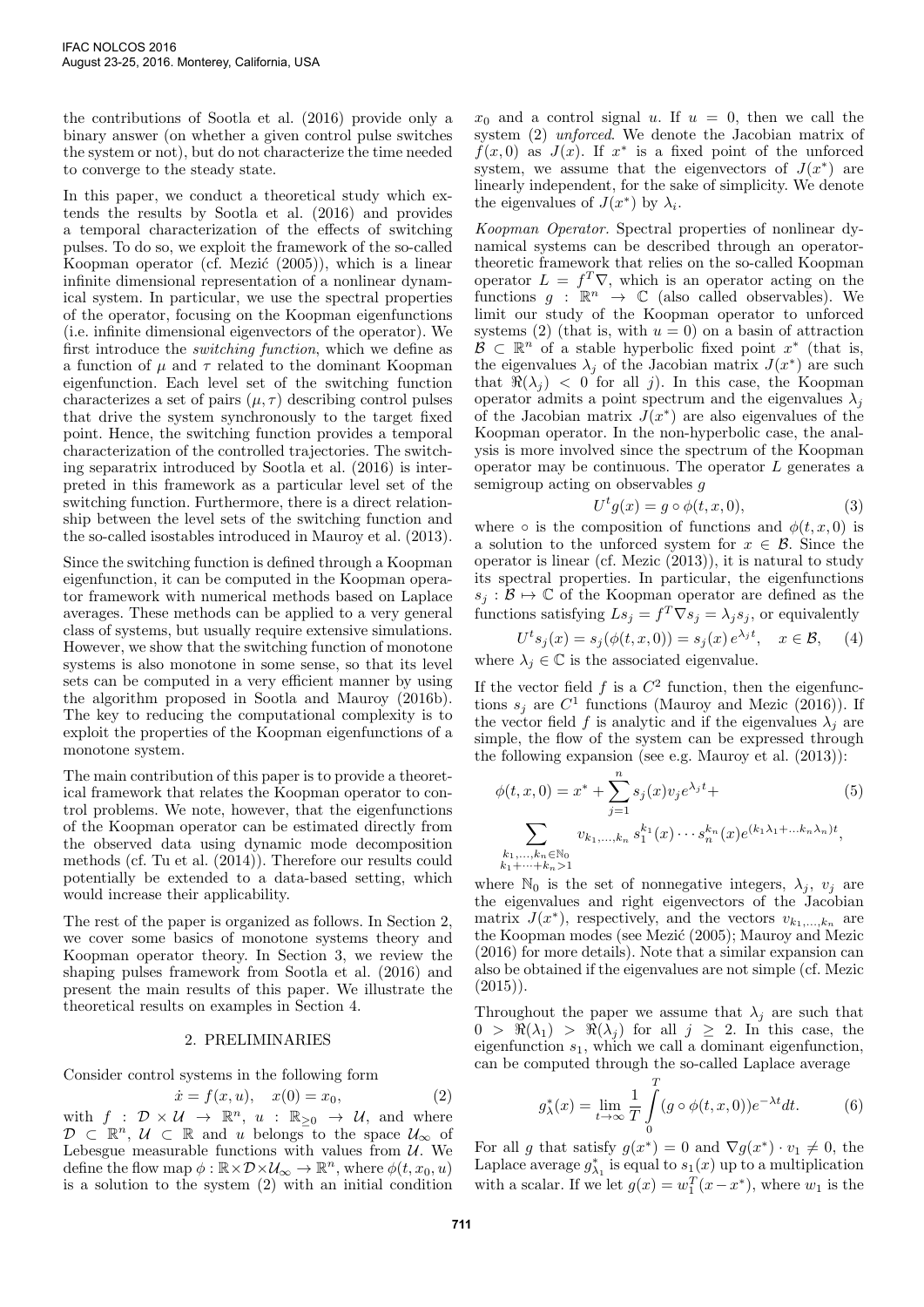left eigenvector of  $J(x^*)$  corresponding to  $\lambda_1$ , the limit in (6) does not converge if  $x \notin \mathcal{B}$ . Therefore, we do not require the knowledge of  $\beta$  in order to compute  $s_1$ . The other eigenfunctions  $s_i(x)$  are generally harder to compute using Laplace averages. The eigenfunction  $s_1$  can also be estimated with linear algebraic methods (cf. Mauroy and Mezic (2016)), or obtained directly from data by using dynamic mode decomposition methods (cf. Tu et al.  $(2014)$ .

The eigenfunction  $s_1(x)$  captures the dominant (i.e. asymptotic) behavior of the unforced system. Hence the boundaries  $\partial \mathcal{B}^{\alpha}$  of the sets  $\mathcal{B}^{\alpha} = \{x \mid |s_1(x)| \leq \alpha\}$ , which are called isostables, are important for understanding the dynamics of the system. It can be shown that trajectories with initial conditions on the same isostable  $\partial \mathcal{B}^{\alpha_1}$  converge synchronously toward the fixed point, and reach other isostables  $\partial \mathcal{B}^{\alpha_2}$ , with  $\alpha_2 < \alpha_1$ , after a time

$$
\mathcal{T} = \frac{1}{|\Re(\lambda_1)|} \ln\left(\frac{\alpha_1}{\alpha_2}\right). \tag{7}
$$

In particular, for  $\lambda_1 \in \mathbb{R}$ , it follows directly from (5) that the trajectories starting from  $\partial \mathcal{B}^{\alpha}$  share the same asymptotic evolution

$$
\phi(t, x, 0) \to x^* + v_1 \alpha e^{\lambda_1 t}, \quad t \to \infty.
$$

Note that isostables could also be defined when the system is driven by an input  $u \neq 0$ , but they are here considered only to describe the dynamics of the unforced system. A more rigorous definition of isostables and more details can be found in (Mauroy et al. (2013)).

In the case of bistable systems characterized by two equilibria  $x^*$  and  $x^{\bullet}$  with basins of attraction  $\mathcal{B}(x^*)$  and  $\mathcal{B}(x^{\bullet})$ , respectively, the Koopman operator admits two sets of eigenfunctions  $s_k^*$  and  $s_k^*$ . The eigenfunctions  $s_k^*$  (resp.  $s_k^{\bullet}$ ) are related to the asymptotic convergence toward  $x^*$ (resp.  $x^{\bullet}$ ). The dominant eigenfunctions  $s_1^*$  and  $s_1^{\bullet}$  define two families of isostables, each of which is associated with one equilibrium and lies in the corresponding basin of attraction.

Monotone Systems and Their Spectral Properties. We will study the properties of the system (2) with respect to a partial order induced by positive cones in  $\mathbb{R}^n$ . A set K is a positive cone if  $\mathbb{R}_{\geq 0}$ K  $\subseteq$  K, K + K  $\subseteq$  K, K  $\cap$  - K  $\subseteq$  {0}. A relation  $\sim$  is called a *partial order* if it is reflexive  $(x \sim x)$ , transitive  $(x \sim y, y \sim z \text{ implies } x \sim z)$ , and antisymmetric  $(x \sim y, y \sim x$  implies  $x = y$ ). We define a partial order  $\succeq_{\mathcal{K}}$  through a cone  $\mathcal{K} \in \mathbb{R}^n$  as follows:  $x \succeq_{\mathcal{K}} y$  if and only if  $x - y \in \mathcal{K}$ . We write  $x \not\geq_{\mathcal{K}} y$ , if the relation  $x \succeq_{\mathcal{K}} y$ does not hold. We also write  $x \succ_{\mathcal{K}} y$  if  $x \succeq_{\mathcal{K}} y$  and  $x \neq y$ , and  $x \gg_{\mathcal{K}} y$  if  $x - y \in \text{int}(\mathcal{K})$ . Similarly we can define a partial order on the space of signals  $u \in \mathcal{U}_{\infty}$ :  $u \succeq_{\mathcal{K}} v$  if  $u(t) - v(t) \in \mathcal{K}$  for all  $t \geq 0$ .

Systems whose flows preserve a partial order relation  $\succeq_{\mathcal{K}}$  are called *monotone systems*. We have the following definition.

Definition 1. The system  $\dot{x} = f(x, u)$  is called monotone with respect to the cones  $\mathcal{K}_x$ ,  $\mathcal{K}_u$  if  $\phi(t, x, u) \preceq_{\mathcal{K}_x} \phi(t, y, v)$ for all  $t \geq 0$ , and for all  $x \preceq_{\mathcal{K}_x} y$ ,  $u \preceq_{\mathcal{K}_u} v$ .

The properties of monotone systems require additional definitions. A function  $g : \mathbb{R}^n \to \mathbb{R}$  is called *increasing* with respect to the cone K if  $g(x) \le g(y)$  for all  $x \preceq_{\mathcal{K}} y$ . Let  $[x, y]_{\mathcal{K}}$  denote the order-interval defined as  $[x, y]_{\mathcal{K}} =$  $\{z|x \preceq_{\mathcal{K}} z \preceq_{\mathcal{K}} y\}$ . A set A is called *order-convex* if, for all x, y in A, the interval  $[x, y]_{\mathcal{K}}$  is a subset of A. A set M is called *p-convex* if, for every x, y in M such that  $x \succeq_{\mathcal{K}} y$  and every  $\lambda \in (0,1)$ , we have that  $\lambda x + (1 - \lambda)y \in M$ . Clearly, order-convexity implies p-convexity. If  $\mathcal{K} = \mathbb{R}^n_{\geq 0}$  we say that the corresponding partial order is standard. Without loss of generality, we will only consider the standard partial order throughout the paper.

Proposition 2. (Angeli and Sontag (2003)). Consider the control system  $(2)$ , where the sets  $\mathcal{D}, \mathcal{U}$  are p-convex and  $f \in C^1(\mathcal{D} \times \mathcal{U})$ . Then the system (2) is monotone on  $\mathcal{D} \times \mathcal{U}_{\infty}$ with respect to  $\mathbb{R}_{\geq 0}^n$ ,  $\mathbb{R}_{\geq 0}^m$  if and only if

$$
\frac{\partial f_i}{\partial x_j} \ge 0, \quad \forall \ i \ne j, \quad (x, u) \in \text{cl}(\mathcal{D}) \times \mathcal{U}
$$

$$
\frac{\partial f_i}{\partial u_j} \ge 0, \quad \forall \ i, j, \quad (x, u) \in \mathcal{D} \times \mathcal{U}.
$$

A generalization of this result to other cones can be found in Angeli and Sontag (2003). We finally consider the spectral properties of monotone systems that are summarized in the following result. The proof can be found in Sootla and Mauroy (2016b).

Proposition 3. Consider the system  $\dot{x} = f(x)$  with  $f \in C^2$ , which admits a stable hyperbolic fixed point  $x^*$  with a basin of attraction B. Assume that  $\Re(\lambda_1) > \Re(\lambda_i)$  for all  $j \geq 2$ . Let  $v_1$  be a right eigenvector of the Jacobian matrix  $J(x^*)$  and let  $s_1$  be an eigenfunction corresponding to  $\lambda_1$ (with  $v_1^T \nabla s_1(x^*) = 1$ ). If the system is monotone with respect to  $\mathbb{R}^n_{\geq 0}$  on  $\mathrm{int}(\mathcal{B})$ , then  $\lambda_1$  is real and negative. Moreover, there exist  $s_1(\cdot)$  and  $v_1$  such that  $s_1(x) \geq s_1(y)$ for all  $x, y \in \mathcal{B}$  satisfying  $x \succeq y$ , and  $v_1 \succ 0$ .

This result shows that the sets  $\mathcal{B}_{\alpha} = \{x | |s_1(x)| \leq \alpha\}$ are order-convex for any  $\alpha > 0$  (cf. Sootla and Mauroy  $(2016b)$ ).

### 3. SHAPING PULSES TO SWITCH BETWEEN FIXED POINTS

In this paper we consider the problem of switching between two stable fixed points by using temporal pulses (1). We formalize this problem by making the following assumptions:

- **A1.** Let  $f(x, u)$  in (2) be continuous in  $(x, u)$  and  $C^2$  in x for every fixed u on  $\mathcal{D}_f \times \mathcal{U}$ .
- A2. Let the unforced system (2) have two stable hyperbolic fixed points in  $\mathcal{D}_f$ , denoted by  $x^*$  and  $x^{\bullet}$ , and let  $\mathcal{D}_f = \text{cl}(\mathcal{B}(x^*) \cup \mathcal{B}(x^{\bullet})).$
- **A3.** For any  $u = \mu h(\cdot, \tau)$  with finite  $\mu$  and  $\tau$  let  $\phi(t, x^*, u)$ belong to  $\text{int}(\mathcal{D}_f)$ . Moreover, let there exist  $\mu > 0$ ,  $\tau > 0$  such that  $\lim_{t \to \infty} \phi(t, x^*, \mu h(\cdot, \tau)) = x^{\bullet}.$

Assumption A1 guarantees existence and uniqueness of solutions, while Assumption A2 defines a bistable system. Note that in Sootla et al. (2016), the assumptions A1–A2 are less restrictive. That is,  $f(x, u)$  is Lipschitz continuous in  $x$  for every fixed  $u$ , and the fixed points are asymptotically stable. Our assumptions are guided by the use of the Koopman operator. Assumptions A1 and A2 guarantee the existence of eigenfunctions  $s_1^*(x)$  and  $s_1^*(x)$  that are continuously differentiable on each basin of attraction.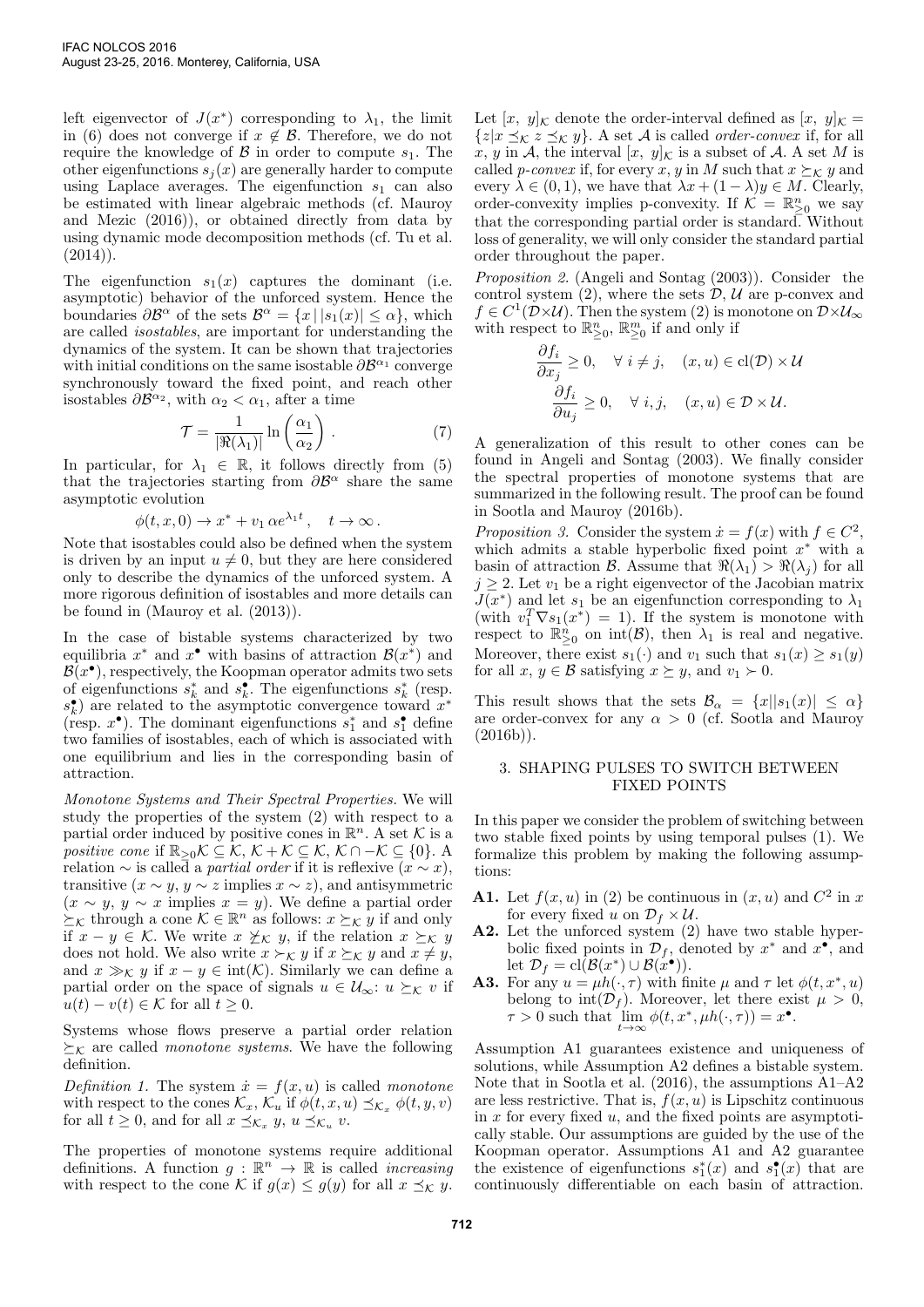Assumption A3 is technical and ensures that the switching problem is feasible.

The goal of our control problem is to characterize the socalled switching set  $S$  defined as

$$
\mathcal{S} = \left\{ (\mu, \tau) \in \mathbb{R}_{>0}^2 \, \Big| \forall t > \tau : \phi(t, x^*, \mu h(\cdot, \tau)) \in \mathcal{B}(x^{\bullet}) \right\}.
$$
\n(8)

It is shown in Sootla et al. (2016) that the set  $S$  is simply connected and order-convex under some assumptions, a property which is useful to obtain an efficient computational procedure. In particular, the boundary  $\partial S$ , called the switching separatrix, is such that for all  $(\mu, \tau)$ ,  $(\nu, \xi)$ in  $\partial S$  we cannot have that  $\mu > \nu$  and  $\tau > \xi$ . The following result sums up one of the theoretical contribution in Sootla et al. (2016).

Proposition 4. Let the system  $\dot{x} = f(x, u)$  satisfy Assumptions A1–A3. The following conditions are equivalent:

(i) the set  $S$  is order-convex and simply connected;

(ii) let  $\phi(\tau_1, x^*, \mu_1 h(\cdot, \tau_1))$  belong to  $\mathcal{B}(x^{\bullet})$ , then the flow  $\phi(\tau_2, x^*, \mu_2 h(\cdot, \tau_2)) \in \mathcal{B}(x^{\bullet})$  for all  $\mu_2 \ge \mu_1, \tau_2 \ge \tau_1$ .

Moreover, if the system  $\dot{x} = f(x, u)$  is monotone with respect to  $K \times \mathbb{R}$  on  $\mathcal{D} \times \mathcal{U}_{\infty}$  and satisfies Assumptions A1– A3, then (i)-(ii) hold.

We also note that the results in Sootla et al. (2016) were extended to account for parametric uncertainty in the vector field under additional constraints. In particular, it is possible to estimate bounds on the switching set  $S$ .

Now, we proceed by providing an operator-theoretic point of view on shaping pulses, which allows to study rates of convergence to the fixed point.

Definition 5. Let  $S \subseteq \mathbb{R}^2_{\geq 0}$  be a set of  $(\mu, \tau)$  such that  $\phi(\tau, x^*, \mu) \in \mathcal{B}(x^{\bullet})$ . We define the switching function  $r : \mathcal{S} \mapsto \mathbb{C}$  by

$$
r(\mu,\tau)=s_1^\bullet(\phi(\tau,x^*,\mu))
$$

for all  $(\mu, \tau)$  such that  $\phi(\tau, x^*, \mu) \in \mathcal{B}(x^{\bullet}).$ 

The level sets  $\partial S^{\alpha}$  of |r| defined as

$$
\partial S^{\alpha} = \left\{ (\mu, \tau) \in S \left| |r(\mu, \tau)| = \alpha \right\}, \quad \alpha \ge 0
$$

are reminiscent of the isostables  $\partial \mathcal{B}^{\alpha}$ , which are the level sets of  $|s_1|$ . We also consider the sublevel sets of  $|r|$ 

$$
\mathcal{S}^{\alpha} = \left\{ (\mu, \tau) \in \mathbb{R}^2_{>0} \left| |r(\mu, \tau)| \leq \alpha \right. \right\}
$$

and it is straightforward to show that the switching set S in (8) is equal to  $S^{\infty} = \bigcup_{\alpha \geq 0} S^{\alpha}$ . The level sets  $\partial S^{\alpha}$ can therefore be seen as a generalization of the switching separatrix  $\partial S = \partial S^{\infty}$ .

The level sets  $\partial S^{\alpha}$  capture the pairs  $(\mu, \tau)$  such that the trajectories  $\phi(t, x^*, \mu \bar{h}(\cdot, \tau))$  reach the isostable  $\partial \mathcal{B}^{\alpha}$  at time  $t = \tau$  and cross the same isostables for all  $t \geq \tau$ . This implies that the trajectories with the pairs  $(\mu, \tau)$  on the same level sets  $\partial S^{\alpha}$  will take the same time to converge towards the fixed point  $x^{\bullet}$  when the control is switched off. We can for instance estimate the time  $\mathcal T$  needed to reach the set  $\mathcal{B}^{\varepsilon}$  for a positive  $\varepsilon$ . It follows from (7) that, for  $(\mu, \tau) \in \partial S^{\alpha}$ , we have

$$
\mathcal{T}(\mu,\tau,\varepsilon) = \frac{1}{|\lambda_1|} \ln\left(\frac{\alpha}{\varepsilon}\right),\tag{9}
$$

where a negative  $\mathcal T$  means that the trajectory is inside the set  $\mathcal{B}^{\varepsilon}$  at time  $t = \tau$ . Hence, the quantity  $\mathcal{T}_{\text{tot}} = \mathcal{T} + \tau$ is the time it takes to reach  $\mathcal{B}^{\varepsilon}$  if  $\mathcal T$  is nonnegative. For small enough  $\varepsilon$ , the function  $\mathcal{T}_{tot}(\mu, \tau, \varepsilon)$  approximates the amount of time required to reach a small neighborhood of the fixed point  $x^{\bullet}$ .

In order to compute the switching function  $r$ , we can again employ Laplace averages

$$
r(\mu, \tau) = \lim_{T \to \infty} \frac{1}{T} \int_{0}^{T} g \circ \phi(t, \phi(\tau, x^*, \mu), 0) e^{-\lambda_1 t} dt
$$

$$
= \lim_{T \to \infty} \frac{1}{T} \int_{\tau}^{T} g \circ \phi(t, x^*, \mu h(\cdot, \tau)) e^{-\lambda_1 (t - \tau)} dt, \quad (10)
$$

where  $\lambda_1$  is the dominant Koopman eigenvalue and g satisfies  $g(x^{\bullet}) = 0$  and  $v_1^T \nabla g(x^{\bullet}) \neq 0$ . Note again that the limit does not converge unless  $\phi(\tau, x^*, \mu)$  belongs to  $\mathcal{B}(x^{\bullet}).$ 

The computation of  $\mathcal{S}^{\alpha}$  is not an easy task in general, but certainly possible. However, additional assumptions on the system simplify the computation of these sets. From this point on we will assume that  $r(\mu, \tau)$  has only real values (i.e.  $s_1^{\bullet} \in \mathbb{R}$ ), which holds if the dominant Koopman eigenvalue on  $\mathcal{B}(x^{\bullet})$  is real (see Mauroy et al. (2013)). In this case, the set  $\partial \mathcal{S}^{\alpha}$  can be split into two sets

$$
\partial_{-}S^{\alpha} = \left\{ (\mu, \tau) \in \mathbb{R}_{>0}^{2} \middle| r(\mu, \tau) = -\alpha \right\},
$$

$$
\partial_{+}S^{\alpha} = \left\{ (\mu, \tau) \in \mathbb{R}_{>0}^{2} \middle| r(\mu, \tau) = \alpha \right\}.
$$

If  $S^{\alpha}$  is order-convex (as it is shown below for the case of monotone systems), then  $\partial_-\mathcal{S}^{\alpha}$  and  $\partial_+\mathcal{S}^{\alpha}$  are the sets of minimal and maximal elements of  $\mathcal{S}^{\alpha}$ , respectively. That is, if  $x \ll y$  for some  $x \in \partial_+ \mathcal{S}^\alpha$  (respectively, if  $x \gg y$  for some  $x \in \partial_{-}^{\alpha} S$  then  $y \notin S$ . This implies that  $\partial_{-} S^{\alpha}$  and  $\partial_+ \mathcal{S}^\alpha$  are monotone maps, which significantly facilitates computations of  $\mathcal{S}^{\alpha}$  by applying the algorithm from Sootla and Mauroy (2016b) with a minor modification.

Monotonicity also plays a role in the properties of the sublevel sets  $\mathcal{S}^{\alpha}$ , as it does in the properties of the switching separatrix. The main result of the section establishes that, for monotone systems, the sets  $S^{\alpha}$  are order-convex and  $\partial S^{\alpha}$  are monotone maps.

Theorem 6. Let the system  $(2)$  satisfy Assumptions A1– A3 and be monotone on  $\mathcal{D} \times \mathcal{U}^{\infty}$ . Then

(i) the set  $\mathcal{S}^{\alpha}$  is order-convex (with respect to the positive orthant) for any non-zero  $\alpha$ :

(ii) the set  $\partial_+ \mathcal{S}^\alpha$  is a monotone map, that is for all  $(\mu_1, \tau_1)$ ,  $(\mu_2, \tau_2) \in \partial_+ \mathcal{S}^{\alpha}$ , if  $\tau_1 < \tau_2$  then  $\mu_1 \geq \mu_2$ , and if  $\mu_1 < \mu_2$ then  $\tau_1 \geq \tau_2$ . Moreover, the set  $\partial_{-}S^{\alpha}$  is a graph of a monotonically decreasing function for any finite non-zero α;

(iii) if additionally  $\phi(t, x, \mu) \gg \phi(t, x, \nu)$  for all x, all  $\mu > \nu \geq 0$  and all  $t > 0$ , then  $\partial_{-} \mathcal{S}^{\alpha}$  and  $\partial_{+} \mathcal{S}^{\alpha}$  are graphs of monotonically decreasing functions for any finite nonzero  $\alpha$ .

The proof of Theorem 6 can be found in an online version of the paper (http://arxiv.org/abs/1605.06252). An interesting detail is that the level sets  $\partial_{-}S^{\alpha}$  are graphs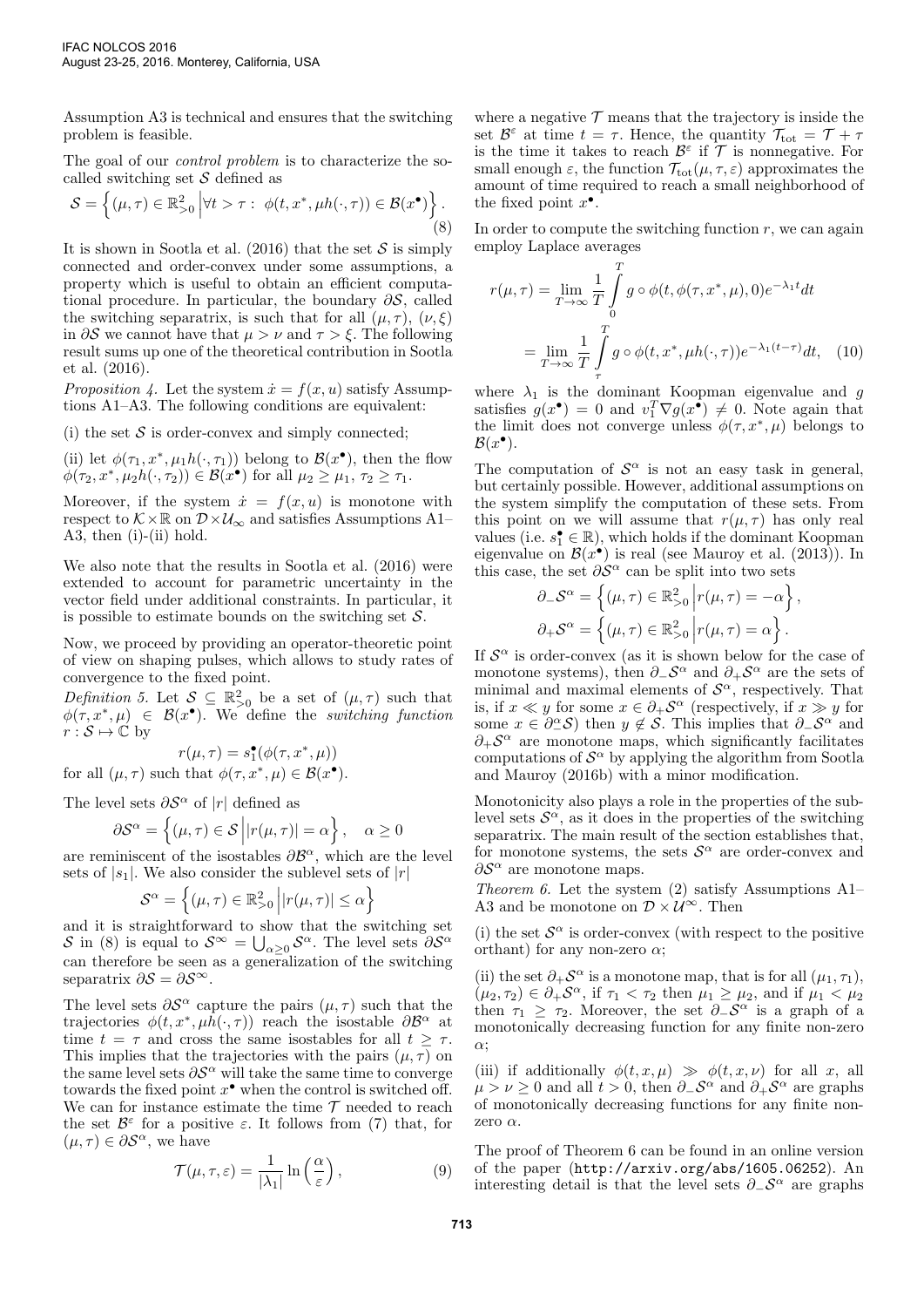of decreasing functions. This implies that the switching separatrix  $\partial S^{\infty}$  can be approximated by a graph of a function by setting  $\alpha \gg 0$ . We can also partially recover the results in Sootla et al. (2016) by letting  $\alpha \to +\infty$ . Note, however, that  $\partial_-\mathcal{S}^{\infty}$  is not necessarily a graph of a function, since strict inequalities may no longer hold in the limit.

## 4. EXAMPLES

Eight Species Generalized Repressilator. This system is an academic example (cf. Strelkowa and Barahona (2010)), where each of the species represses another species in a ring topology. The corresponding dynamic equations for a symmetric generalized repressilator are as follows:  $n_1$ 

$$
\begin{aligned}\n\dot{x}_1 &= \frac{p_1}{1 + (x_8/p_2)^{p_3}} + p_4 - p_5 x_1 + u, \\
\dot{x}_2 &= \frac{p_1}{1 + (x_1/p_2)^{p_3}} + p_4 - p_5 x_2, \\
\dot{x}_i &= \frac{p_1}{1 + (x_{i-1}/p_2)^{p_3}} + p_4 - p_5 x_i, \ \forall i = 3, \dots 8,\n\end{aligned} \tag{11}
$$

where  $p_1 = 100$ ,  $p_2 = 1$ ,  $p_3 = 2$ ,  $p_4 = 1$ , and  $p_5 = 1$ . This system has two stable equilibria  $x^*$  and  $x^{\bullet}$  and is monotone with respect to the cones  $\mathcal{K}_x = P_x \mathbb{R}^8$  and  $\mathcal{K}_u = \mathbb{R}$ , where  $P_x = \text{diag}([1, -1, 1, -1, 1, -1, 1, -1])$ . We have also  $x^* \preceq_{\mathcal{K}_x} x^{\bullet}$ . It can be shown that the unforced system is strongly monotone in the interior of  $\mathbb{R}^8_{\geq 0}$  for all positive parameter values. One can also verify that there exist pulse control signals u that switch the system from the state  $x^*$ to the state  $x^{\bullet}$ .

The level sets  $\partial \mathcal{S}^{\alpha}$  are depicted in Figure 1, where instead of the values of the level sets we provide the time needed to converge to  $\partial \mathcal{B}^{0.01}$ . As the reader may notice, the two curves related to  $\mathcal{T} = 5$  (i.e. blue solid curves) lie close to each other. They approximate the pairs  $(\mu, \tau)$  that drive the flow to the zero level set of  $s_1^{\bullet}(x)$ . It is also noticeable that the level sets  $\partial S^{\alpha}$  are less dense on the right of these lines. This is explained by the fact that the flow is driven by the pulse beyond the zero level set of  $s_1^{\bullet}(x)$  and has to counteract the dynamics of the system.

The generalized repressilator is a monotone system, and hence the premise of Theorem 6 is fulfilled. The level sets  $\partial \mathcal{S}^{\alpha}$  in Figure 1 appear to be graphs of monotonically decreasing functions, an observation which is consistent with the claim of Theorem 6.

Toxin-antitoxin system. Consider the toxin-antitoxin system studied in Cataudella et al. (2013).

$$
\dot{T} = \frac{\sigma_T}{\left(1 + \frac{[A_f][T_f]}{K_0}\right)(1 + \beta_M[T_f])} - \frac{1}{(1 + \beta_C[T_f])}T
$$
\n
$$
\dot{A} = \frac{\sigma_A}{\left(1 + \frac{[A_f][T_f]}{K_0}\right)(1 + \beta_M[T_f])} - \Gamma_A A + u
$$
\n
$$
\varepsilon[\dot{A}_f] = A - \left([A_f] + \frac{[A_f][T_f]}{K_T} + \frac{[A_f][T_f]^2}{K_T K_{TT}}\right)
$$
\n
$$
\varepsilon[\dot{T}_f] = T - \left([T_f] + \frac{[A_f][T_f]}{K_T} + 2\frac{[A_f][T_f]^2}{K_T K_{TT}}\right),
$$

where  $A$  and  $T$  is the total number of toxin and antitoxin proteins, respectively, while  $[A_f]$ ,  $[T_f]$  is the number of free toxin and antitoxin proteins. In Cataudella et al. (2013),



Fig. 1. The level sets of  $\mathcal{T} = \frac{1}{|\lambda_1|} \ln \left( \frac{|r(\mu,\tau)|}{\varepsilon} \right)$  $\left(\frac{u,\tau}{\varepsilon}\right)$ , where  $\varepsilon = 10^{-2}$ . The pairs  $(\mu, \tau)$  on the same curve are related to trajectories which converge synchronously to the stable equilibrium.



Fig. 2. The level sets of  $\mathcal{T} = \frac{1}{|\lambda_1|} \ln \left( \frac{|r(\mu,\tau)|}{\varepsilon} \right)$  $\frac{u,\tau)|}{\varepsilon}$  for the toxinantitoxin system, where  $\varepsilon = 10^{-2}$ .

the authors considered the model with  $\varepsilon = 0$ . In order to simplify our analysis we set  $\varepsilon = 10^{-6}$ . For the parameters

$$
\sigma_T = 166.28
$$
,  $K_0 = 1$ ,  $\beta_M = \beta_c = 0.16$ ,  $\sigma_A = 10^2$   
\n $\Gamma_A = 0.2$ ,  $K_T = K_{TT} = 0.3$ ,

the system is bistable with two stable steady states:

$$
x^{\bullet} = (27.1517 \ 80.5151 \ 58.4429 \ 0.0877)
$$

$$
x^* = (162.8103 \ 26.2221 \ 0.0002 \ 110.4375).
$$

It can be verified that the system is not monotone with respect to any orthant, however, it was established in Sootla and Mauroy (2016a) that it is eventually monotone. This means that the flow satisfies the monotonicity property after some initial transient.

We depict the level sets  $\partial S^{\alpha}$  in Figure 2, where it appears that these sets are monotone curves although the system does not satisfy the assumptions of Theorem 6. This could be explained by the property of eventual monotonicity, but we have not further investigated this case.

Lorenz System. Now we illustrate the level sets  $\partial S^{\alpha}$  in the case where  $r$  is complex-valued. Consider the Lorenz system

$$
\dot{x}_1 = \sigma(x_2 - x_1) + u \n\dot{x}_2 = x_1(\rho - x_3) - x_2 + u \n\dot{x}_3 = x_1x_2 - \beta x_3
$$